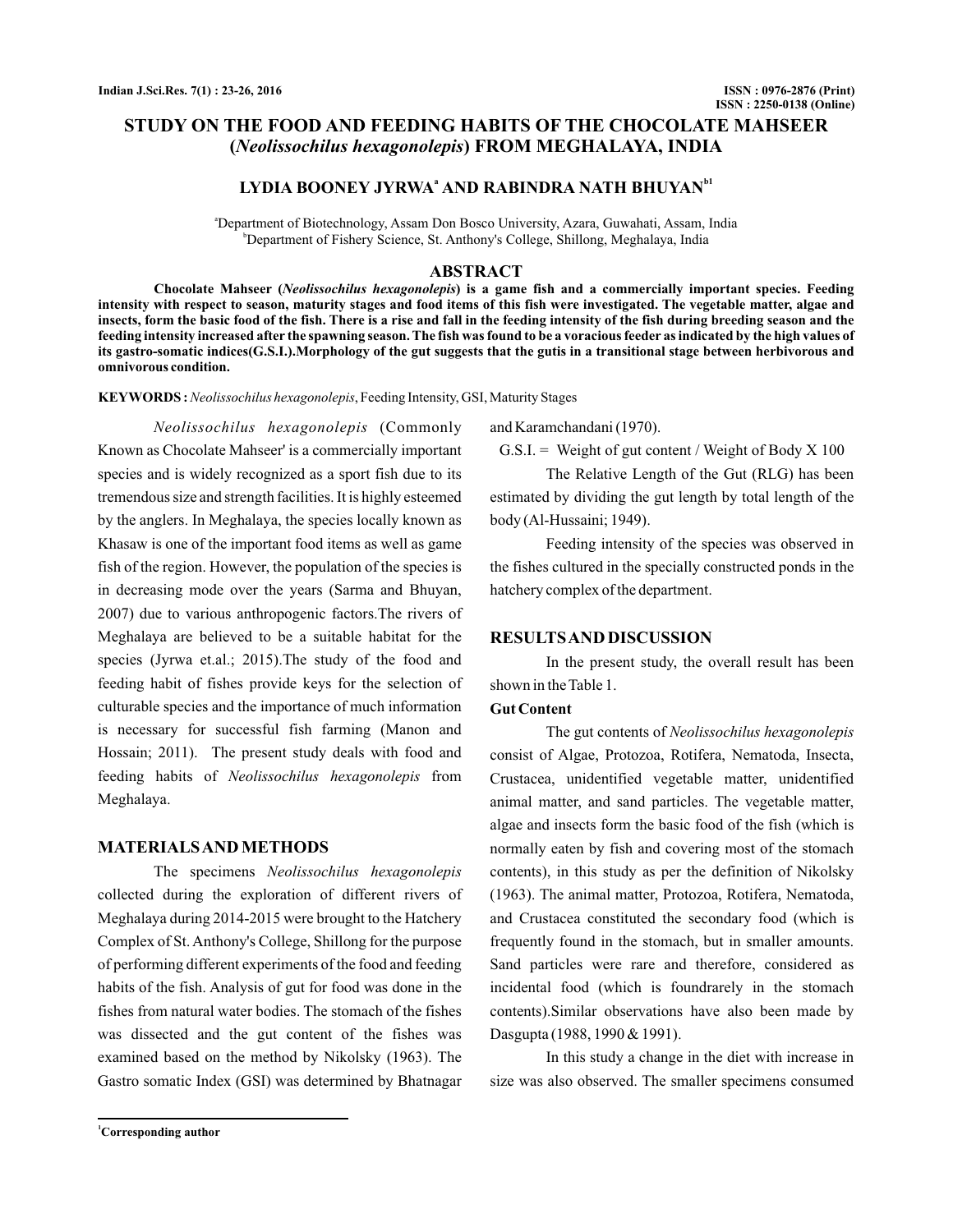#### **JYRWA AND BHUYAN : STUDY ON THE FOOD AND FEEDING HABITS OF THE CHOCOLATE...**

| <b>Maturity stage</b> | <b>Seasons</b>       | No. of fish | <b>GSI</b> | <b>RLG</b> | Food habit       |
|-----------------------|----------------------|-------------|------------|------------|------------------|
| Stage I               | Spent                | 50          | 1.82       | 1.89       | Carni-omnivorous |
| Immature)             | (January - February) |             |            |            |                  |
| Stage II              | Pre-breeding         | 50          | 2.48       | 2.10       | Herbi-omnivorous |
| (Maturing)            | (March -May)         |             |            |            |                  |
| Stage III             | <b>Breeding</b>      | 50          | 0.63       | 2.81       | Herbi-omnivorous |
| (Mature)              | (June-August)        |             |            |            |                  |
| Stage IV              | Post-breeding        | 50          | 1.32       | 2.04       | Carni-omnivorous |
| (Spent)               | (September-December) |             |            |            |                  |

**Table 1: Study of GSI, RLG & Food habit of** *Neolissochilus hexagonolepis*



**Figure 1: Seasonal GSI of** *Neolissochilus hexagonolepis*

more of animal matter whereas large specimens consumed more of vegetable matter.The percentage of feeding was higher amongthe younger fishes as compared to the bigger fishes. Similar reports have also been made by Dasgupta (1988, 1990 & 1991).

### **Gastro-Somatic Index (GSI)**

The seasonal GSI or feeding intensity of Neolissochilus hexagonolepis during the period of study has been presented in Figure 1. It is clear from the figure that there is a rise and in the feeding intensity of the fish. It was found out that GSI was lowest during the breeding period (June-August) and highest during the pre-breeding period (March-May).

Dasgupta (1982) reported that the species breeds during the April/May October/November indicating that the period of low feeding intensity coincides with the spawning period. The low feeding activity during the peak breeding season may be attributed to the completely developed gonads, permitting limited space in the abdominal cavity for intake of food. Further, the intensity in food intake increased following spawning and the fact that the fishes need more food for their growth. Dasgupta (1988) reported that the species is avoracious feeder in natural condition.

The present study on *Neolissochilus.* hexagonolepis revealed thatto be a voracious feeder not only in riverine water but also in culture condition in ponds as indicated by thehigh values of its gastro-somatic indices (G.S.I.).

## **Relative Length of the Gut (RLG)**

It has been observed in the present study that R.L.G. values of Neolissochilus. hexagonolepis increase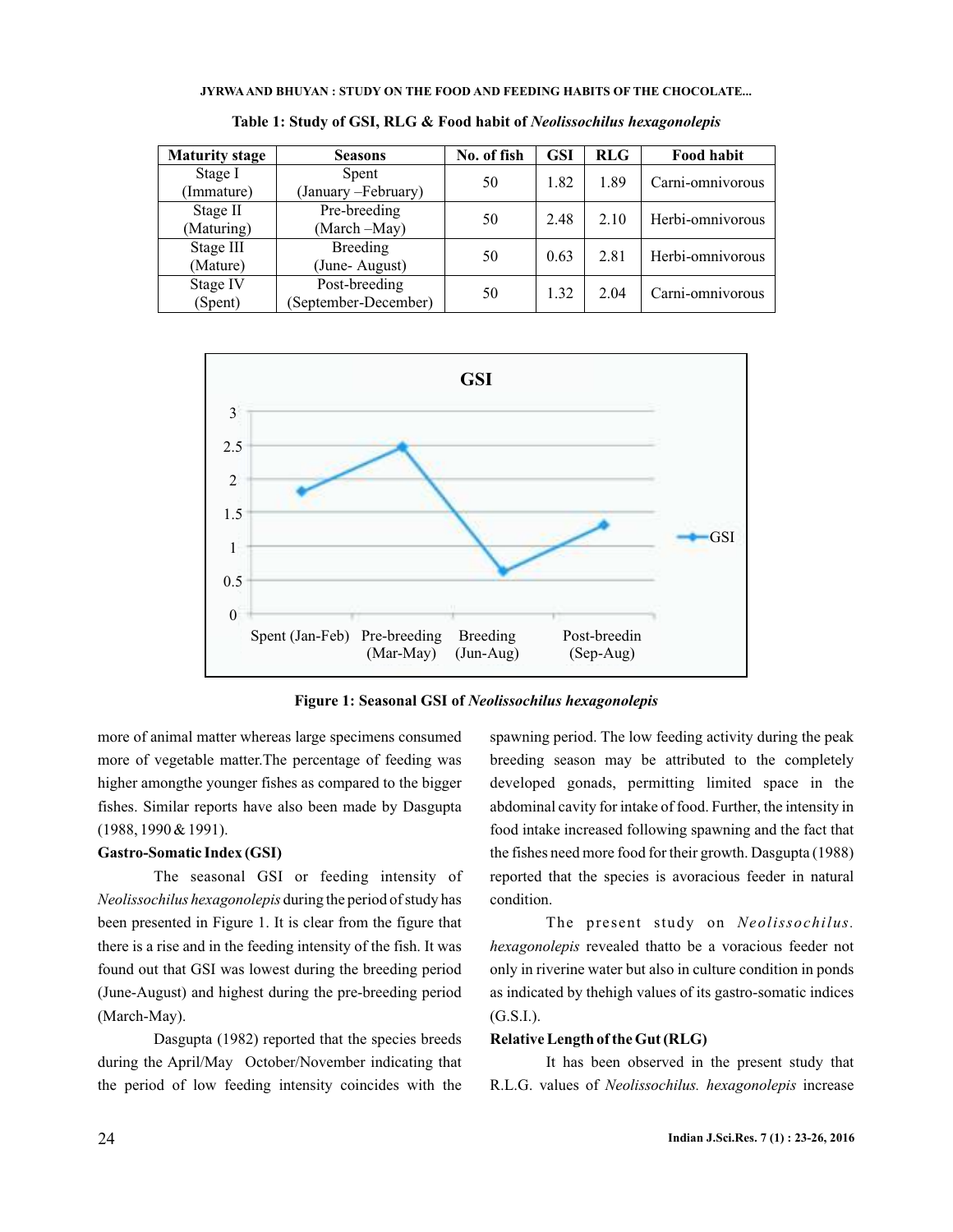#### **JYRWA AND BHUYAN : STUDY ON THE FOOD AND FEEDING HABITS OF THE CHOCOLATE...**





with increasing total length of the fishes (Figure 2). The RLG values show a gradual increase from 1.73 in length (5- 10 cm) to 3.21in length (46-50cm). It is also evident that R.L.G. value has aclose relationship with the nature of foodof the fish (Dasgupta, 1988). In omnivorous fishes, the RLG values were lower than herbivorous fishes since the vegetables matter requires more time for digestion.

In the present study, the average RLG value of Neolissochilus hexagonolepis was 2.21 (Table 1). Hence the species was found to be omnivorous which is further supported from the gut content analysis. This is further supported by the result obtained on the food and feeding habits as well as the morphology of the alimentary canal. Morphology of the gut suggests that the gut is in a transitional stage between herbivorous and omnivorous condition (Das and Pathani; 1978).

## **ACKNOWLEDGEMENT**

Financial support of UGC, New Delhi is gratefully acknowledged.

### **REFERENCES**

Al-HussainiA.H., 1949. On the functional morphology of the alimentary tract of some fishes in relation to differences in their feeding habits. Quart. J. Mar. Set., 9(2): 190-240.

- Bhatnagar O.K. and Kakamchandani, S. J.; 1970. Food and feeding habits of *Labeo fimbriatus* (Bloch) in river Narbada near Hosangabad (M.P.). J. Inland Fish. Soc. India, 2: 30-50.
- Das S. M. and Pathani S. S., 1978. Studies on the biology of the Kumaun mahseer (Tor putitora) (Hamilton). Adaptation ofthe alimentary tract in relation to feeding habits, body-length and body-weight. Indian Journal of Animal Science, 48(6): 461-65.
- Dasgupta M., 1982.An investigation on some aspects of the biology of the Mahseers of the North-Eastern India. Ph. D. Thesis, NEHU, Shillong.
- Dasgupta M., 1988. Study on the Food and Feeding Habits of the Copper Mahseer *Acrossocheilus* hexagonolepis (McClelland). Indian J. Fish, 35(2): 92-98.
- Dasgupta M., 1990. Study on the Food and Feeding Habits of the Mahseer Tor tor (Hamilton). Indian J. Fish, (4): 297 - 304. **37**
- Dasgupta M., 1991. Food and feeding habits of the Mahseer, Tor putitora (Hamilton). Indian Journal of Fisheries, 38(4): 212-217.
- Jyrwa L., Bhuyan R. N. and Nath R., 2015. Length Weight relationship and condition factor of *Neolissochilus* hexagonolepis (McClelland) in Meghalaya, India: A comparative study. International Journal of Fisheries and Aquatic Studies, 3(1): 419-422.